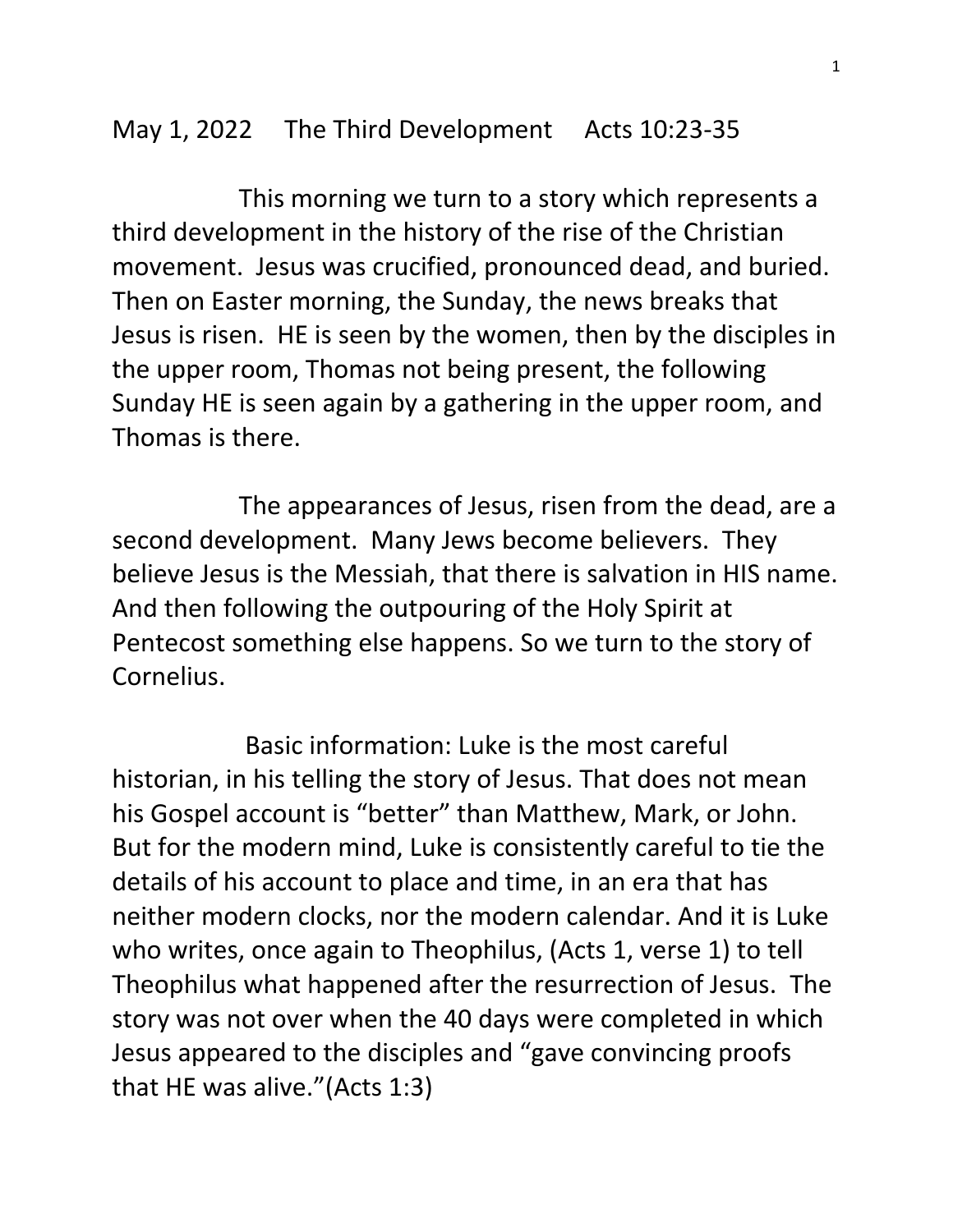Up to chapter 12 Acts is primarily about Peter as the leader of the Christian cause. Saul is converted in chapter 9. In Chapter 14 a transition occurs and the story begins to focus more and more on Paul's ministry. All of these things are related to the 3<sup>rd</sup> development, in which the faith reaches a whole new set of people. They are not Jews. They are Gentiles, part of the whole of humanity in the non-Jewish part of the world. That whole story starts with Peter's experience with Cornelius.

 The place is Ceasarea. Today it is called Ceasarea Maritima, which simply designates it as the city called Ceasarea located on the shores of the Mediterranean Sea. Numbers of places in the Roman province of Judea were given the name Ceasarea. This is the one on the Sea Coast. Herod had a summer palace there. There was a stadium which regularly featured chariot races. I have walked that track. There is the ruin of grand Theater there. It was a sea port of significance to the Roman Empire.

 Cornelius lived there. He was a centurion, whose military service made him a part of the Italian Regiment. He was not Jewish. He was a Roman. But like many soldiers stationed in so called foreign lands, he was affected by the culture and while he did not convert to Judaism, he was affected by the religion. The faith of the Jews with its focus on the Law of the Old Testament could be baffling to a Gentile. But many of those serving in the military found the morality of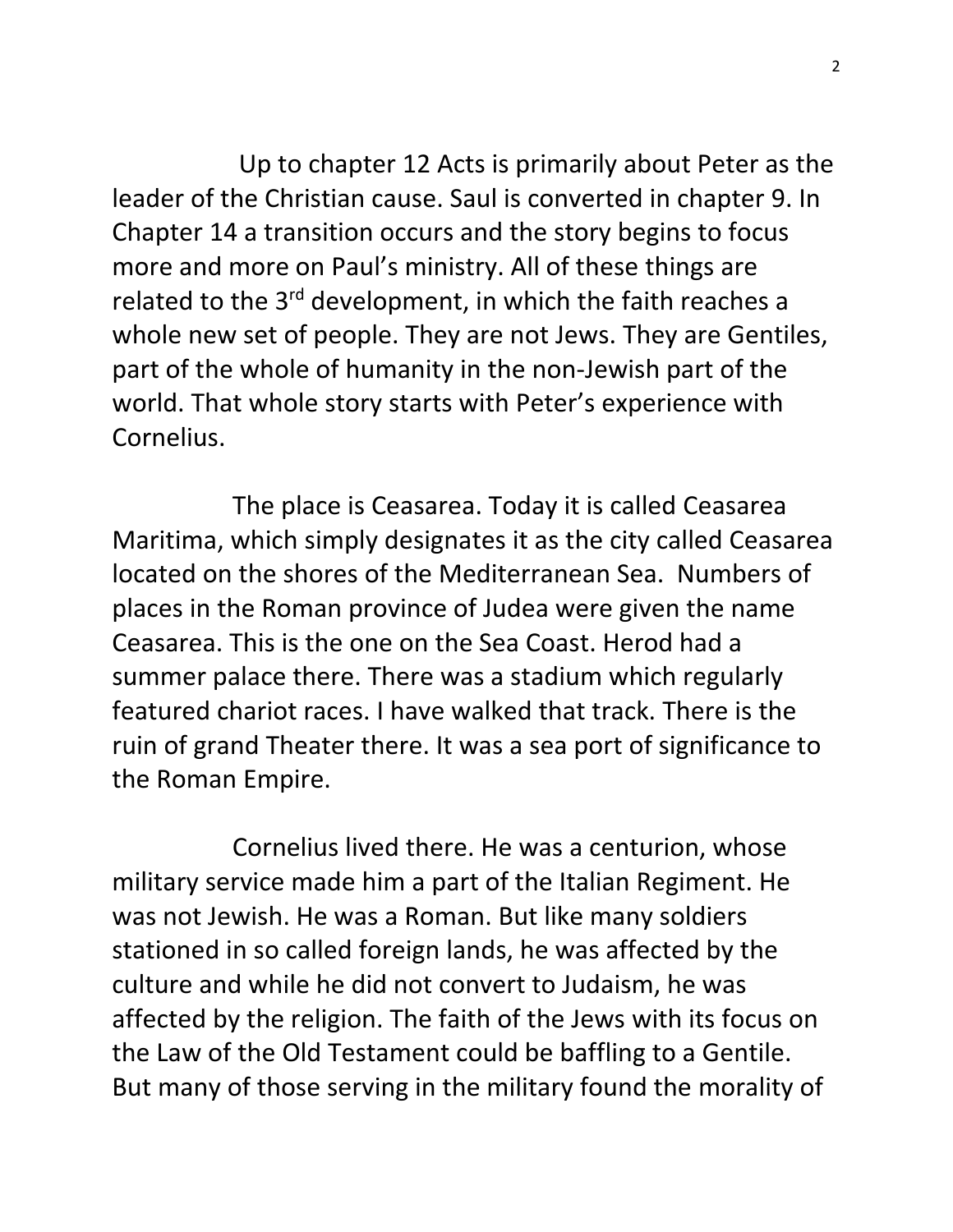that faith attractive. They would gather at the windows of the synagogues, and listen to the teaching…the sermons. And they became a recognizable group. The Jews referred to them as the God-fearers. They found the 10 commandments impressive. They were touched by the story of Moses. And they were interested in the teachings of Jesus.

 These soldiers have seen warfare all of their lives. It is personal. It is brutal. And their hearts are warmed by kindness and gentleness of the lifestyle of many of these people. They experience an awakening. The presence of God. Love for others as a way of service. It changes them. We are told in Acts 10:2 that Cornelius was devout. A man of prayer. He was God-fearing. A man with a measure of faith. And that thread affected his family. Had he married a Jewish woman? Or was his Roman wife as affected by all this different kind of religious experience as was he? We are told he gave to the needy. We are told he made time to pray regularly.

 One day this battle hardened soldier, an officer, had a vision. He saw an angel who addressed him by name, and to whom he responded with the question, "What is it Lord?" Luke tells us Cornelius experienced fear in the presence of this messenger. He is told to send to Joppa, another community on the Mediterranean Coast, for a man named Simon, called Peter. And Cornelius is given the address where Peter can be found. The house of Simon the tanner, who lives by the sea.

 Cornelius has means. He is not poor. He sends two servants with a soldier, hand picked, who is devout…another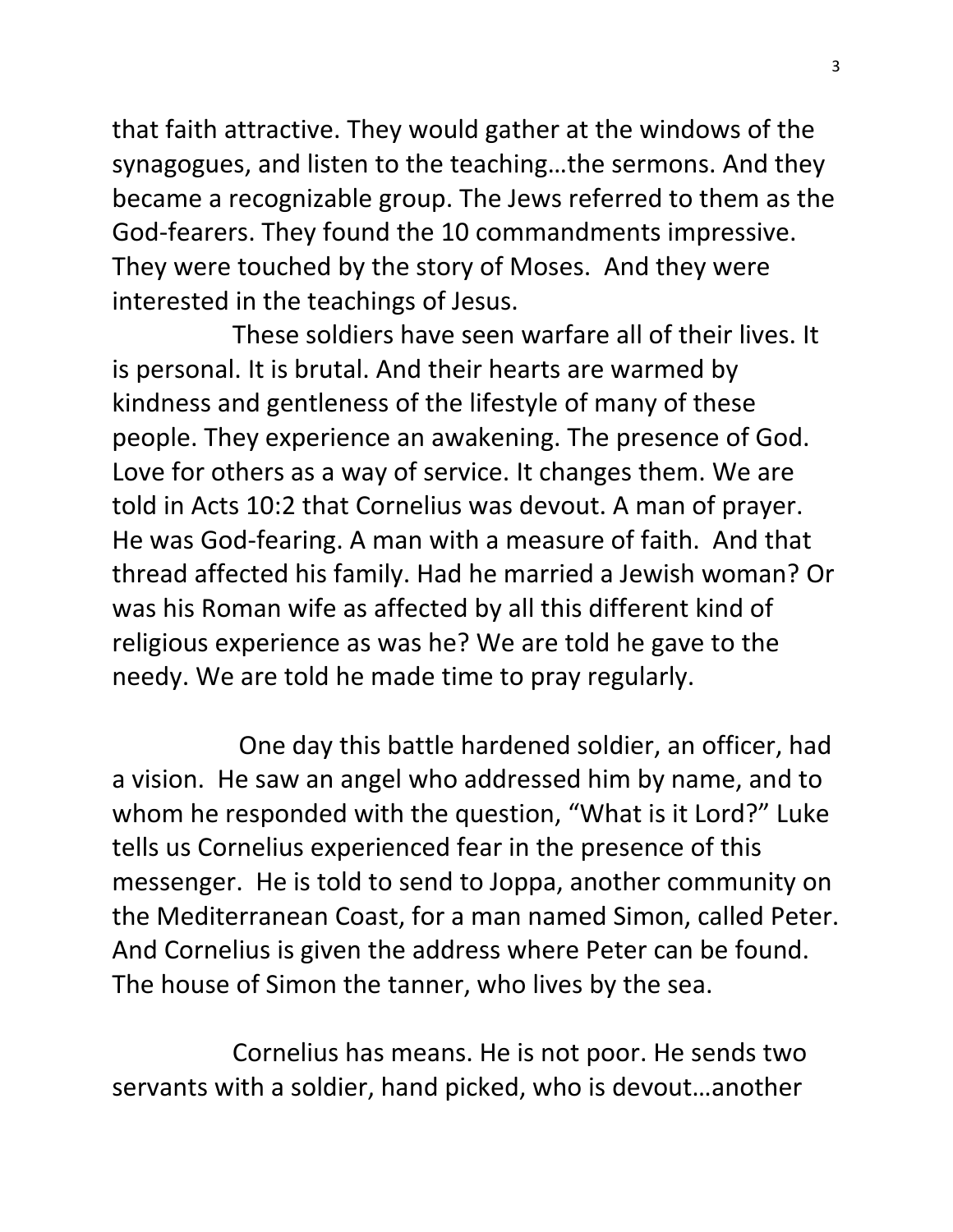God fearer. He shared his story and sent them to Joppa. While all of this is happening in Caesarea Maritima, things are happening in Joppa. Peter has a vision. Peter's vision involves an invitation to eat meat from the animals on the list forbidden in the Law as unclean. "Surely not Lord," Peter replies. The point is, Peter is not a Gentile. And Peter hears the reply, "Do not call anything impure that God has made clean." Peter hesitates. The response is repeated. Peter does not eat. He hears the response a third time. The forbidden food is wrapped into a sheet and taken up, as it were into heaven. Peter struggles as he tries to process what he has seen and heard.

 His thoughts are interrupted by the arrival of unexpected company. A delegation has arrived at the gate. And one of the men calls out, "Is Simon who is known as Peter staying here?" Peter responds. He greets them with the confession, "I am the man you seek. Why have you come?" The men replied. I assume the God fearing soldier does the talking and the others nod in agreement with the details. Peter learns they have come from Cornelius the centurion who has had a vision of a holy angel, who has instructed them to hear what Peter has to say.

 Peter is not new to these kinds of things. The pieces click into place in his mind. God fearing Gentiles. The unclean made clean by God. He does what a Jewish man would normally turn down. Peter invites them into his house to be his guests. Peter gets it. There is a new development taking shape.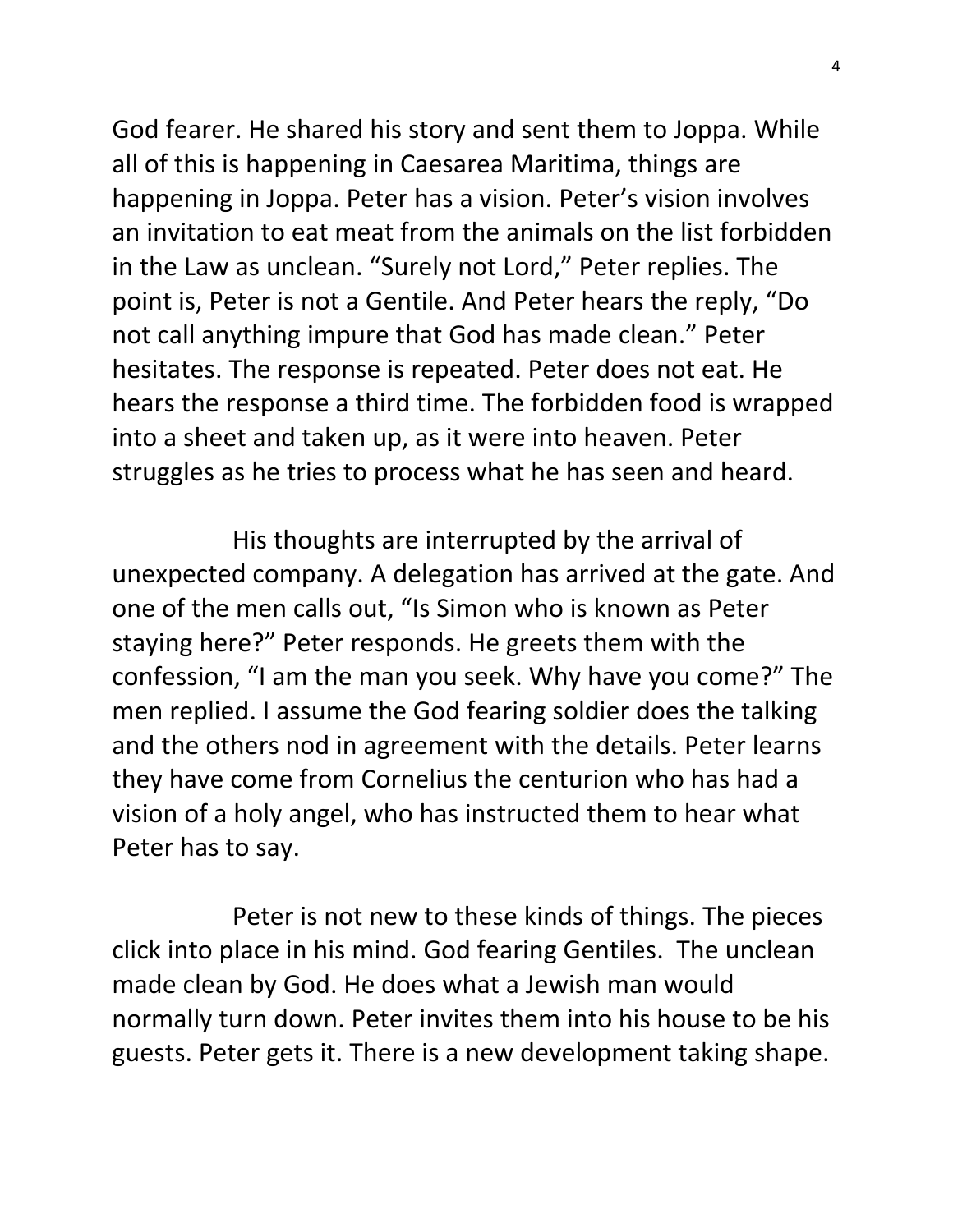He follows the leading of the Lord Jesus. His guests are fed and they stay the night.

 The next day they start out on foot for the home of Cornelius. Their party has grown. Peter has invited a number of the "brothers," understand witnesses of the risen Christ and the gift of the Holy Spirit, to go with him.

 When they arrive, they are expected. And Cornelius has called together the equivalent of a house party, his relatives and close friends. When Peter enters his home this Roman Centurion kneels at his feet. Peter makes him rise to his feet saying, "I am just a man." He also addresses the gathering, explaining that a Jew does not normally do this, entering the house of a Gentile. He explains God has adjusted his perspective on the Jew/Gentile thing. And he asks, "Why have you sent for me?" Cornelius shares his experience and Peter responds. He begins by clarifying this third development. "God does not show favoritism but accepts men from every nation who fear him (which means believe in HIM) and do what is right, (which means they live their faith in the real world). Peter verifies that they are indeed aware of Jesus ministry, and that HE is risen, and Peter has brought with him witnesses, so that it is not just his word concerning Jesus.

 Some of those with Peter are surprised when Cornelius, his relatives and friends receive the Holy Spirit speak in tongues, and praise God. Peter asks the question, "Can anyone keep these people from being baptized with water?"